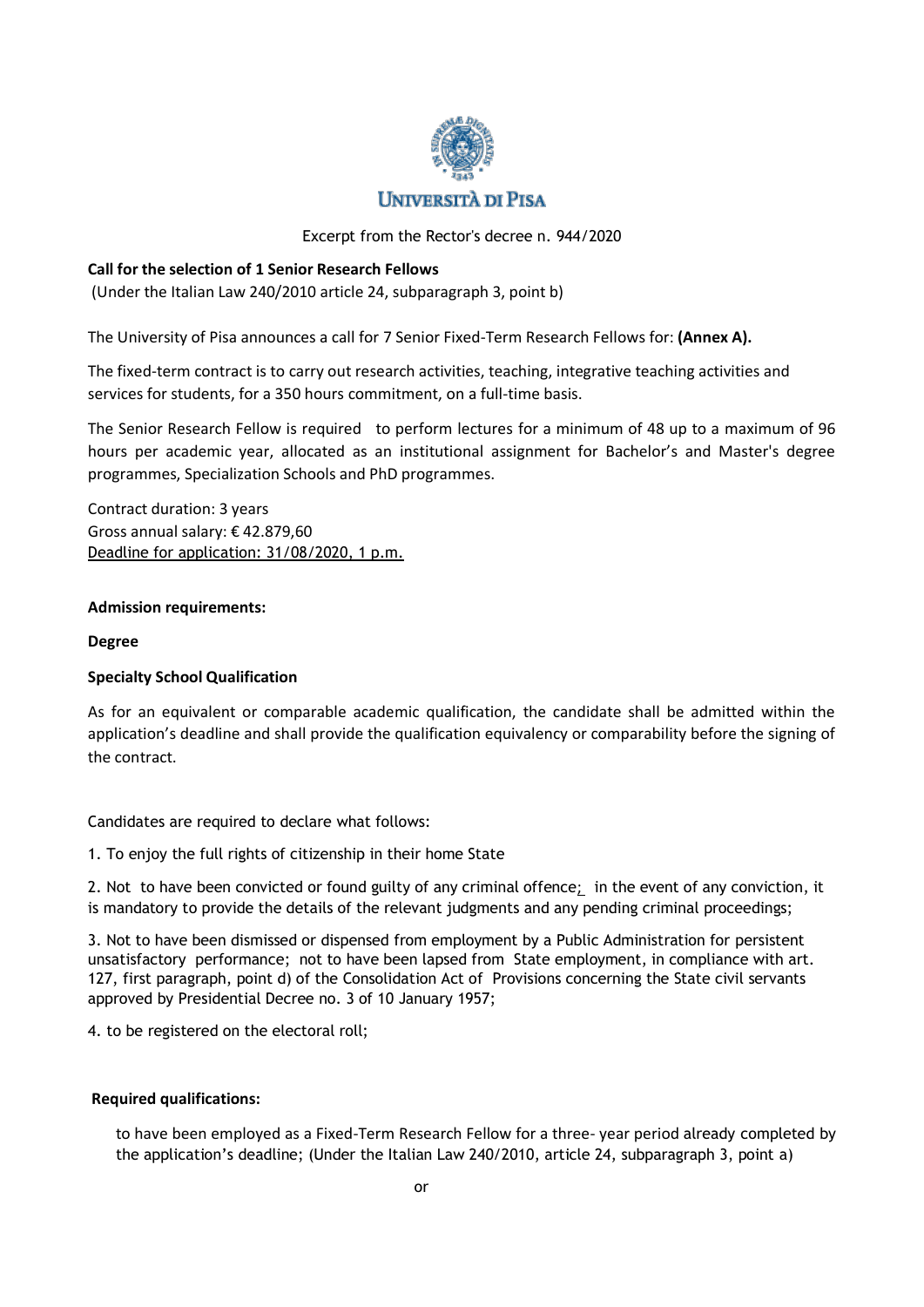to be a researcher, a scholar or a scientists holding the Italian National Certification for Full or Associate Professor (Under the Italian Law 240/2010 article 16 );

or

to hold a Medical Specialty School qualification for the relevant medical fields;

or

to have had at least a three-year period of contracts, even when not consecutive and already completed by the application's deadline, performed with:

- research grants (under the Italian Law 449/97, art 51, subparagraph 6 or the Italian Law 240/2010 article 22 or comparable academic contracts abroad)
- post PhD grants (under the Italian Law 398/1989, article 4 or comparable academic contracts abroad)
- **contracts concluded in compliance with the Law no. 230 of 4 November 2005, art. 1, paragraph 14.**

**Please note:** the above–mentioned three-year period could aggregate: Fixed-Term Research Fellowship, post PhD research grants and fellowship in foreign Universities (under DM 662/2016).

No admission to this selection for:

- Professors or Research Fellows with permanent position at the university, currently employed or currently retired;
- Fixed-term Research Fellowship or Post PhD research grants at the University of Pisa or other Italian universities, either public, private or online, and other public institutions (Under the Italian Law Italian Law n. 240/2010, articles 22 and 24) for a period that, totalled over this contract, would exceed 12 years altogether, even when not consecutive. As for the duration of the working period mentioned above, parental leave or medical leave, are excluded (under the existing legislation).
- Candidates who have relationship, kindred or affinity up to and including the fourth degree to any of the related department professors, or to the University's Rector, General Director and Administration Board members

### **Applications:**

Applications are to be submitted online only, using the following link: https://pica.cineca.it/unipi/

or shall be invalid. It is necessary to have an email address to login and complete the application.

Applicants should fill in all the required data and upload all documents in PDF format.

The system allows saving a draft of the application within the application deadline. The system will register the online application date and send a receipt with an automatic e-mail reply. After deadline, the system will not allow login nor application submission.

In order to be valid, application shall include all the required data, applicant's signature and a valid identification document.

Please forward to the Rector by the submission deadline any further variation, by the Italian certified e-mail system address (P.E.C. Posta Elettronica Certificata)[: protocollo@pec.unipi.it](mailto:protocollo@pec.unipi.it) or by e-mail address concorsi ricercatori@unipi.it, (only PDF documents are allowed, dated and signed ; a candidate's valid ID card copy is required in attach).

For further information on application submission, please refer to concorsi@adm.unipi.it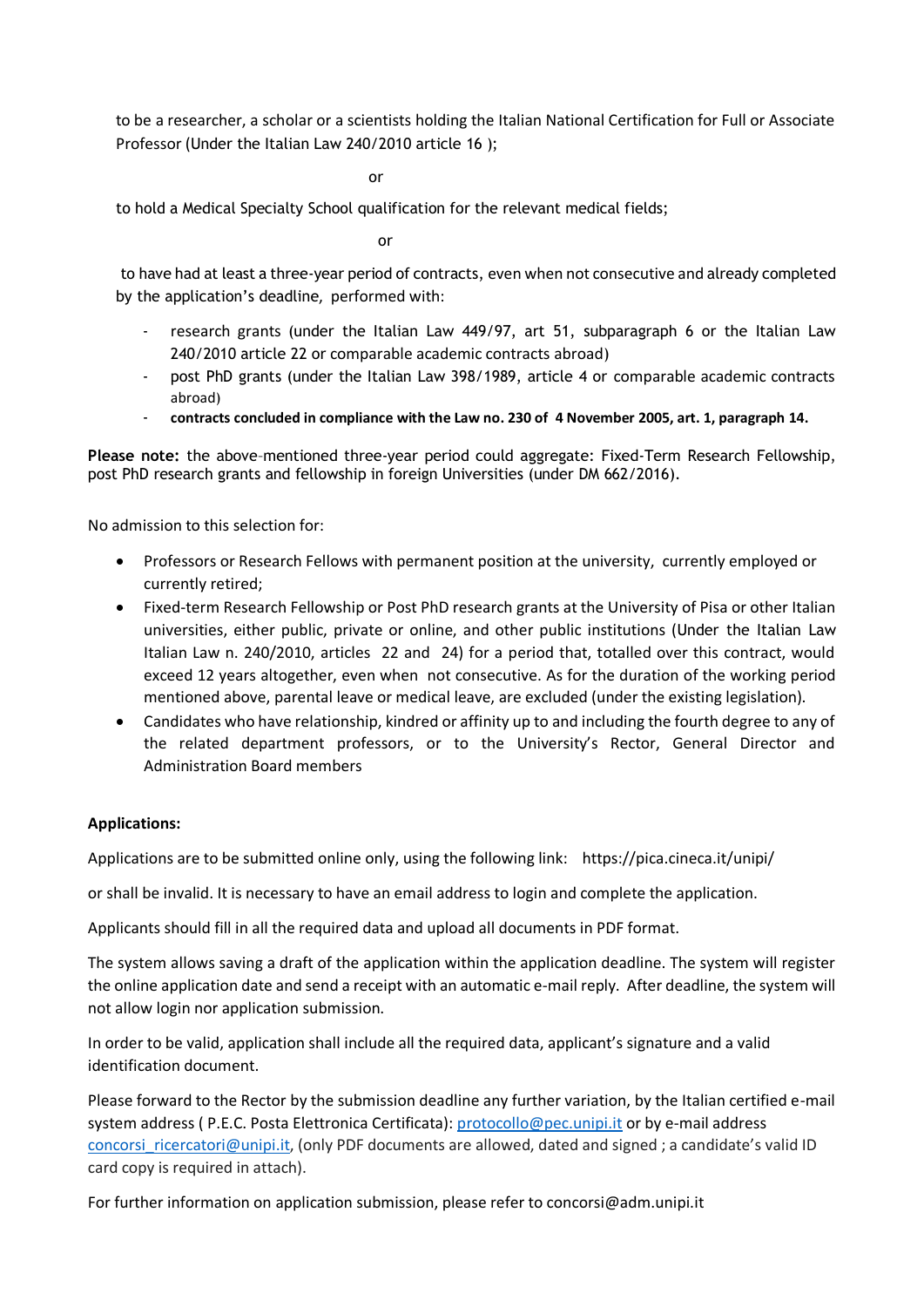For any IT malfunctioning please refer to unipi@cineca.it.

Applications shall be completed with the following annexes:

- 1. A self-attested Curriculum of the personal didactics, teaching and scientific activities, dated and signed; the curriculum must include all the qualifications applicant considers eligible for this selection;
- 2. The Publications applicant considers eligible for this selection;
- 3. The corresponding list dated and signed;
- 4. A complete list of all Publications, dated and signed;
- 5. A copy of the fiscal code (if applicable) and identification card/passport, dated and signed;

All publications should not exceed 30 megabyte and are to be submitted in PDF format only, using the specific section of the application form.

### **Selection procedure:**

A Rector's Decree will appoint the Selection Committee, consisting of three members.

The selection will be made according to a preliminary assessment of the candidates with an accurate and evidenced analytic evaluation of the Curriculum, of qualifications and scientific results, including PhD thesis.

After the preliminary assessment, the candidates that have comparatively proven to be the most meritorious, will be admitted to an open interview; they will represent between 10 and 20 % of the total and will be not less than six. The interview will concern applicant's qualifications and scientific results. In the event the number of applicants is six or less, all candidates are admitted. All admitted candidates will be summoned by registered post at least twenty days before the interview; the failed attendance to the interview will be considered as a voluntary renunciation.

During the interview, all candidates will be furthermore tested on the foreign language skills requested by the selection.

The candidates living abroad and therefore unable to attend the interview at the University of Pisa, will be allowed to be interviewed via the web or a conference call, prior applicant's identification by approved international universities or research centres and upon the Selection Committee approval.

The Selection Committee is appointed to establish the duly examination of the candidates and shall acquire each candidate's copy of an identity card or passport.

Please note that the English version is given as a matter of courtesy, for the only purpose of information. It cannot be legally used in the event of a dispute or a claim arising from the interpretation of this translation and concerning the contents, a possible uncertainty, contradiction or discrepancy. Should this occur, the Italian version of the call shall prevail as the only valid. For full Italian text see: https://www.unipi.it/ateneo/bandi/ricercat/ricercator/index.htm

(1) If applicable